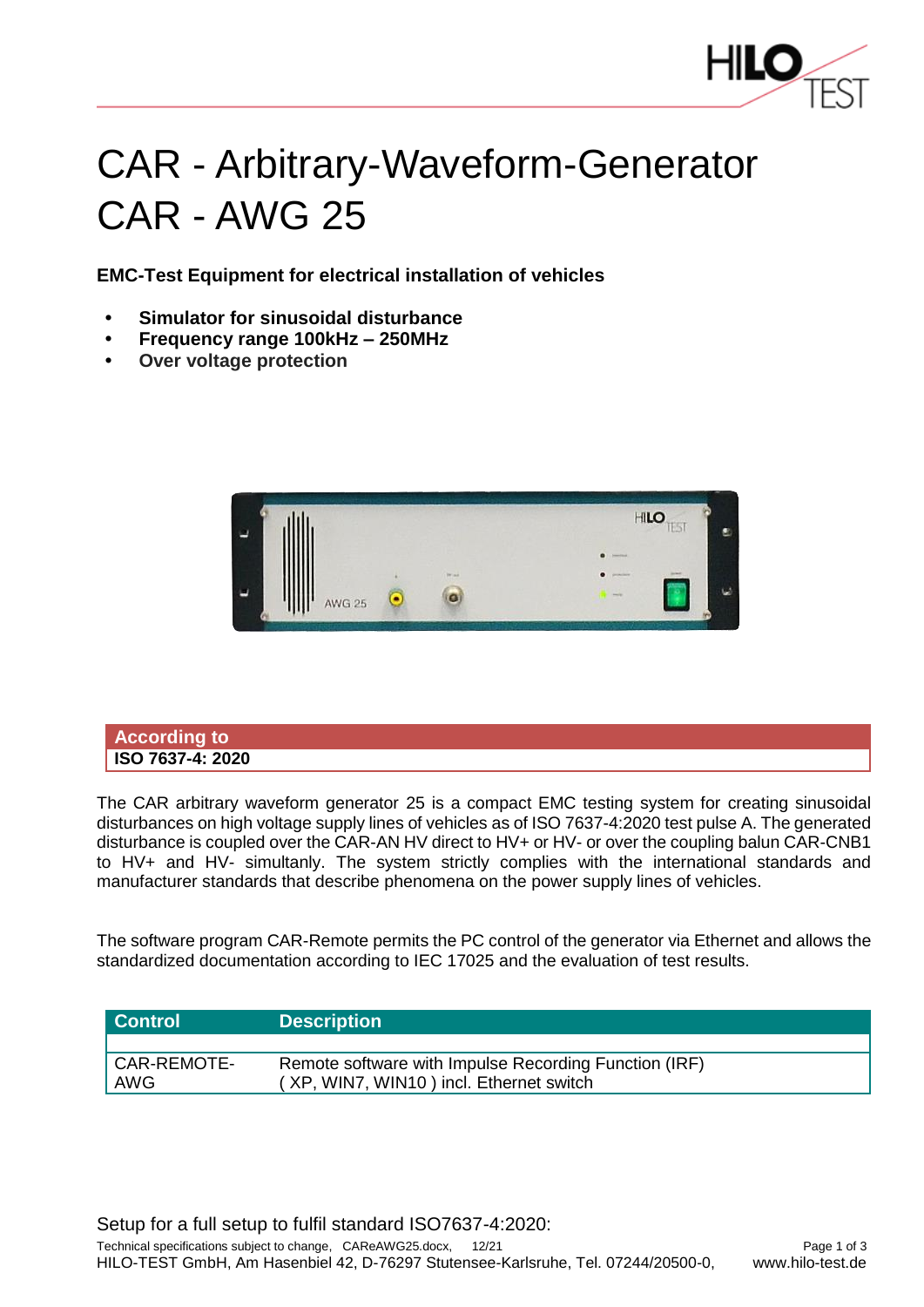

In example for connection of waveform A: